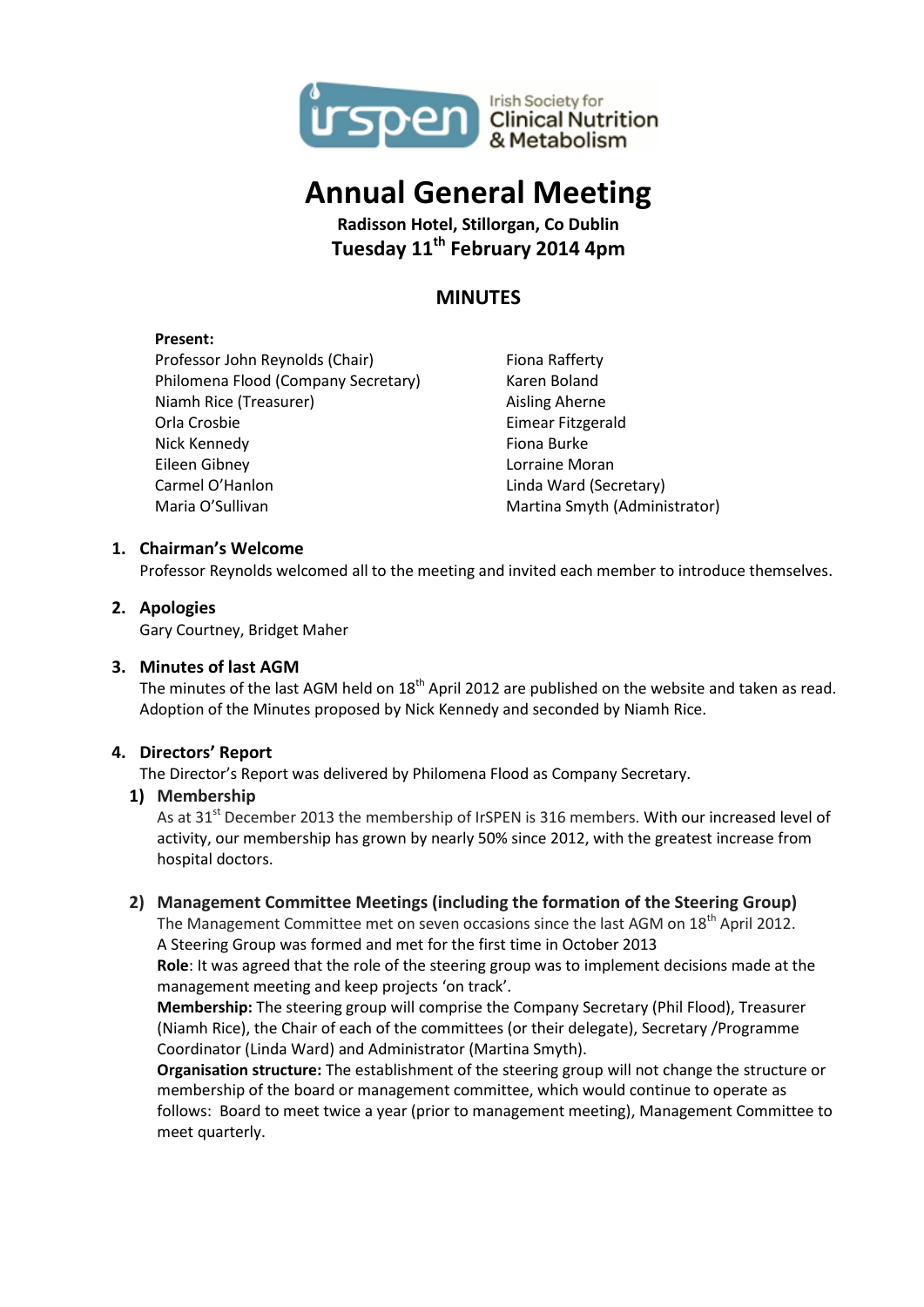# **3) Report on the Society's Activities**

### **a. Events**

# **IrSPEN's National Conference:**

On 5<sup>th</sup> and 6<sup>th</sup> March, IrSPEN hosted its second, biennial conference 'Integrating Nutrition into Medicine and Healthcare', incorporating a high level policy seminar on the health economics of malnutrition**.** The two day event featured world renowned, international and local speakers, attracting an audience of 120 dietitians, doctors, nutrition educators and HSE representatives and achieving national primetime TV news, radio and press coverage with over 3.2million opportunities to see, hear or read.

### **IrSPEN Patient Event and National Launch:**

On  $24<sup>th</sup>$  May, IrSPEN hosted a joint meeting with the European Patients Forum, European Nutrition for Health Alliance (ENHA) and launched its **'Call to Action: Every patient deserves good nutritional care'** with the support of the Irish Cancer Society, INDI, MS Ireland, Cystic Fibrosis Ireland, Irish Patients Association and Third Age. The event attracted national radio, consumer and medical press, again raising the organisation's profile and its key messages.

#### **ISG National conference participation:**

IrSPEN was invited by the ISG to organise a 90 minute session on nutrition as part of the main conference agenda. Presentations were given by our Chairman, Professor John Reynolds and other members of the board and management committee, alongside our guest presenter and intestinal failure expert, Prof. Jon Shaffer. All presentations can be viewed on IrSPEN's website and press coverage of the event from the Medical Independent.

# **b. The Standards Committee**

#### **Publications:**

Two important reports have been published by IrSPEN in the last 3 months**.** 

**A review of Home Parenteral Nutrition in Ireland: Recommendations for Action**, the first in a series of special reports by IrSPEN.

The second report is the first in a series of guideline documents - **Prevention and Treatment of Refeeding Syndrome in the Acute Care Setting.** This report has been issued to all hospitals and we will be working to ensure that all hospitals implement policies accordingly.

#### **c. The Education Committee**

#### **Life Long Learning Launched in Ireland:**

IrSPEN delivered the first live modules for twenty seven doctors in Ireland at the RCPI in Kildare Street on December  $11<sup>th</sup>$ , for which participants gained CPD credits from the RCPI (as a compulsory part of their SpR training) and LLL credits towards an internationally recognised qualification in clinical nutrition and metabolism. Nutrition education of doctors in clinical nutrition is a key strategic area of focus for IrSPEN which we will develop and broaden in the coming years.

#### **d. The Research Committee**

At the end of 2012, Suzanne Doyle was awarded the IrSPEN bursary for her project '**Investigating the impact of visceral obesity on the diagnosis, treatment, response and outcomes in oesophogeal adenocarcinoma patients**'. The committee were very active in the organisation of the IrSPEN conference programme and speaker selection. New research awards were developed for IrSPEN partner meetings (eg. ISG) and going forward the committee will seek ways to support Irish research (eg. at ESPEN) and will be active in scientific writing/ publishing.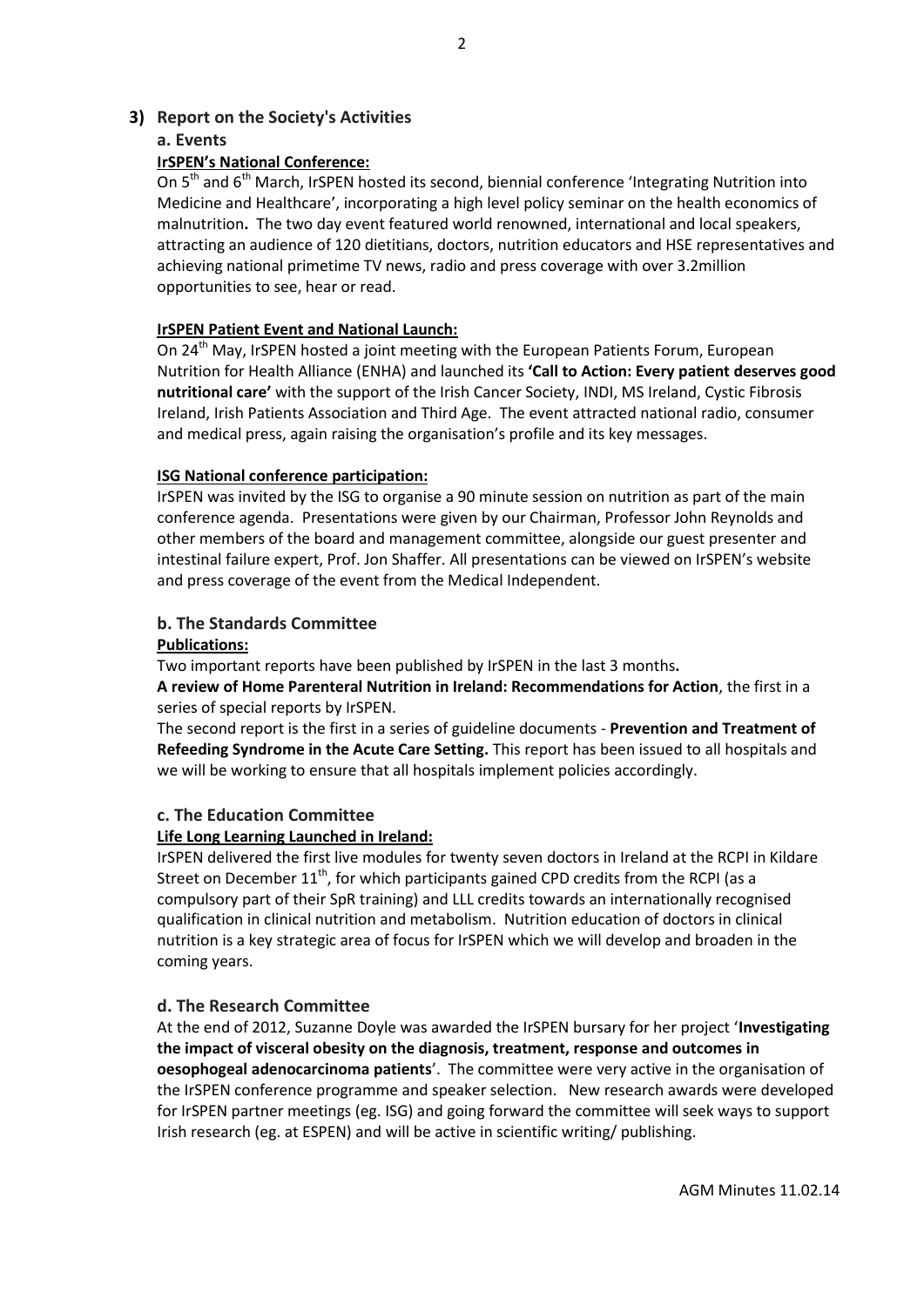# **e. The Communications Committee**

#### **Advocacy activities:**

Meetings have been held with Junior Health Minister Alex White, HSE Director for Quality, Safety and Risk, Dr. Philip Crowley and senior members of HIQA with a view to gaining broad Government commitment for changes in policy, practice and resourcing.

### **f. Award**

#### **IrSPEN wins 2013 MNI award for best national initiative:**

In September 2013, IrSPEN was granted the 2013 MNI/ESPEN award for its entry 'Fighting the Malnutrition Battle: The power of partnerships', receiving €30,000 bursary to advance its efforts in a key project in 2014 at ESPEN. The award entry and 15 minute presentation delivered at ESPEN and poster are now available on both the MNI and ESPEN websites.

#### **4) Priorities and activities for 2014**

Clearly, we have a lot to build on in 2014. Our plans include:

- a major, national initiative to drive nutrition screening,
- further developments and collaborations in the area of medical education,
- collaborations with patient organisations as part of our advocacy activities,
- outreach activities to promote good nutritional care in nursing homes and the community (including home artificial support)
- the publication of two key reports
- major redesign of our website as part of a more effective online media strategy.

# **5. Treasurer's Report**

This report was delivered by Niamh Rice, Treasurer

**Continued financial support from our founding members and five Industry Partners has provided sufficient funds to allow us progress our planned activities in 2012 and 2013. In 2013, IrSPEN was awarded the MNI/ESPEN €30,000 grant for 'the best national initiative to fight malnutrition', and this is to be allocated to a key project in 2014. Going forward, other sources of funding are required to ensure a more robust funding platform on which to pursue IrSPEN goals and activities in its four key areas of focus – education, research, advocacy/awareness and standards and guidelines.**

Income in 2013 appeared significantly higher than in 2012, although this was largely due to phasing. An award of €30,000 from the MNI/ESPEN in December 2013, being allocated for a project to be pursued in 2014, was treated as deferred income. Net funds were €64,259 (including the €30,000 grant) at the end of December 2013, and the balance of reserves was €24,570. Our application for charitable status remains ongoing with Revenue commissioners as we aim to satisfy their requests for additional clarification. Tax liabilities have therefore been accrued in the event that our application is rejected.

#### **INCOME**

Total income was €39,845 in 2012 and €123,597 in 2013, although the variance was largely as the result of differences in scheduling of sponsorship payments. Income arising from corporate membership (which includes both Industry and founding Professional Organisations) accounted for 82% of total turnover. The 2013 Inaugural Annual conference was held in the Clyde Court hotel, attracting 150 delegates over two days. Income for the conference was €18,316, an increase of over 36% versus our 2011 conference, accounting for 18% of total income in the year. This offset some of the costs of running the conference, which totalled €47,426. No income was generated from membership, since the board decided to continue to provide individual membership free of charge for another year. It was agreed that the arrangements and fees for membership of the association should be reviewed in 2014.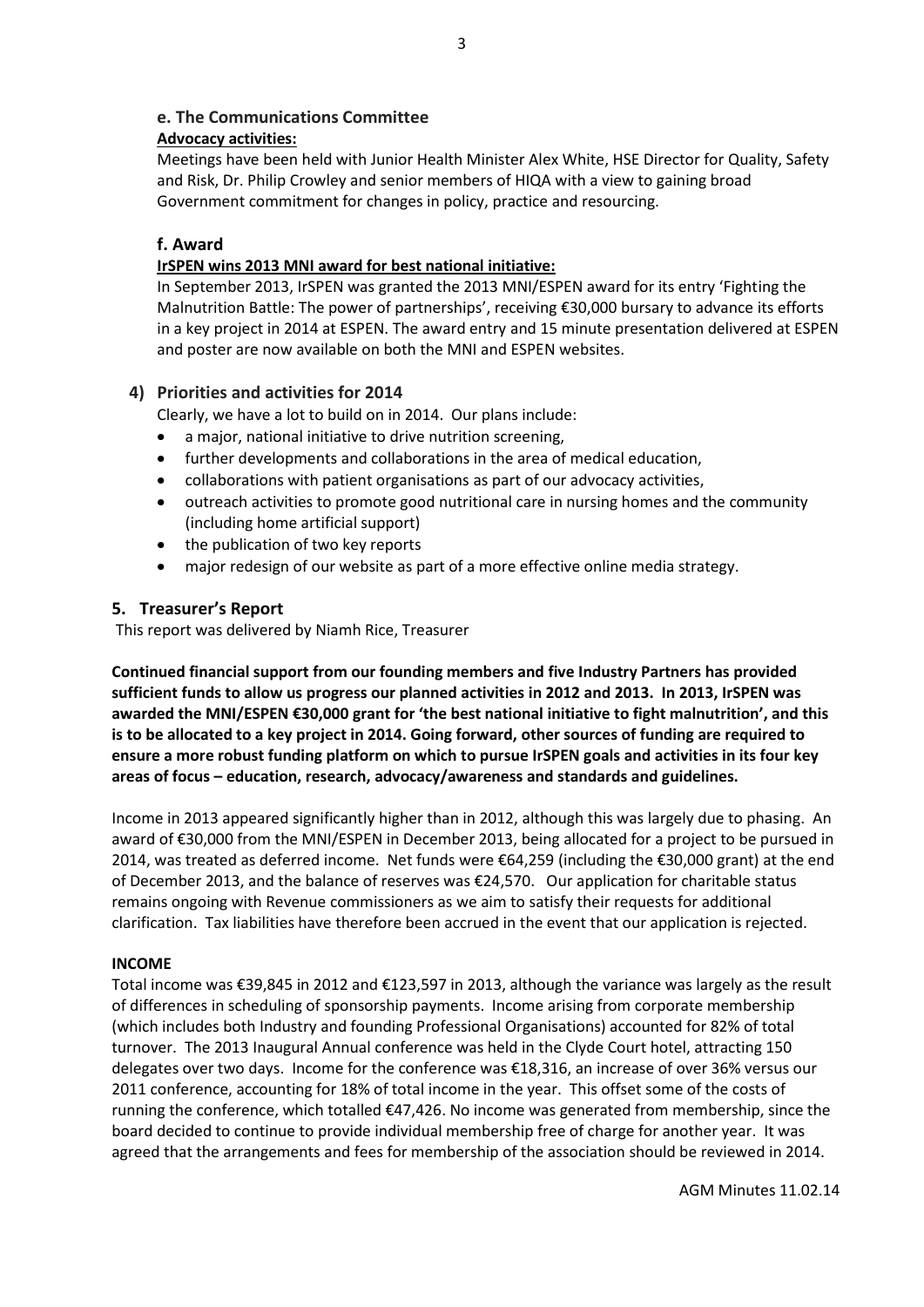#### **EXPENDITURE**

Total administrative expenditure was €118,693 in 2013 and €47,910 in 2012, the difference largely due to the cost of the IrSPEN biennial conference, the Patient conference and Call to Action in May 2013 and the provision of a research bursary. Excluding the conference, the main cost drivers are administrative costs involved in running the ISPEN office (secretarial, accounting, legal), PR and education activities. As the administration needs of the society have increased, it is likely that these will be higher in 2014. Travel costs increased in 2013 vs 2012, due to attendance of three members at ESPEN (where the MNI award was granted), participation in the ISG conference in Killarney and LLL in December.

#### **LOOKING FORWARD**

We hope that our Corporate sponsors will continue to support the organisation. We will seek opportunities to develop other revenue streams and funding for specific projects. Our application for charitable status remains ongoing, although the benefit is generally small in financial terms. I would like to thank my fellow Board and Management Committee members, Chairs of Committees for their efforts to maximise the use of ISPEN's resources, and for contributing their valuable time and expertise so generously.

*The figures in this report are from the audited accounts for 2012 and 2013. The appointed auditors are Phelan Prescott & CO, Alton House, 4 Herbert Street, Dublin 2. Full copies of the audited accounts will be available on request*

#### **6. Appointment of Auditors**

The appointment of Phelan Prescott and Co, Alton House, 4, Herbert Street, Dublin 2 as the Society's auditors and approval of their remuneration was proposed by Eileen Gibney and seconded by Nick Kennedy.

#### **7. Election of Directors**

Niamh Rice and Nick Kennedy retired as Directors at this meeting according to section 45 of the Articles of Association. They were deemed to be re-elected as allowed for under section 47. One third of the directors must retire at each AGM and are eligible for re-election.

Professor Carel Le Roux was proposed as a Director by Eileen Gibney and seconded by Nick Kennedy. He was unanimously elected to the Board of Directors.

#### **IrSPEN Board of Directors 2014**

John V Reynolds (Chair) Philomena Flood (Company Secretary) Niamh Rice (Treasurer) Orla Crosbie Eileen Gibney Nick Kennedy Carel Le Roux

#### **8. Election of Members of the Management Committee**

| Karen Boland   | Niamh Maher                                 |
|----------------|---------------------------------------------|
| Declan Byrne   | Maria O'Sullivan                            |
| Claire Donohoe | Fiona Rafferty (as Industry Representative) |

The above people were proposed en bloc by Nick Kennedy and seconded by Orla Crosbie. They were unanimously voted on to the Management Committee.